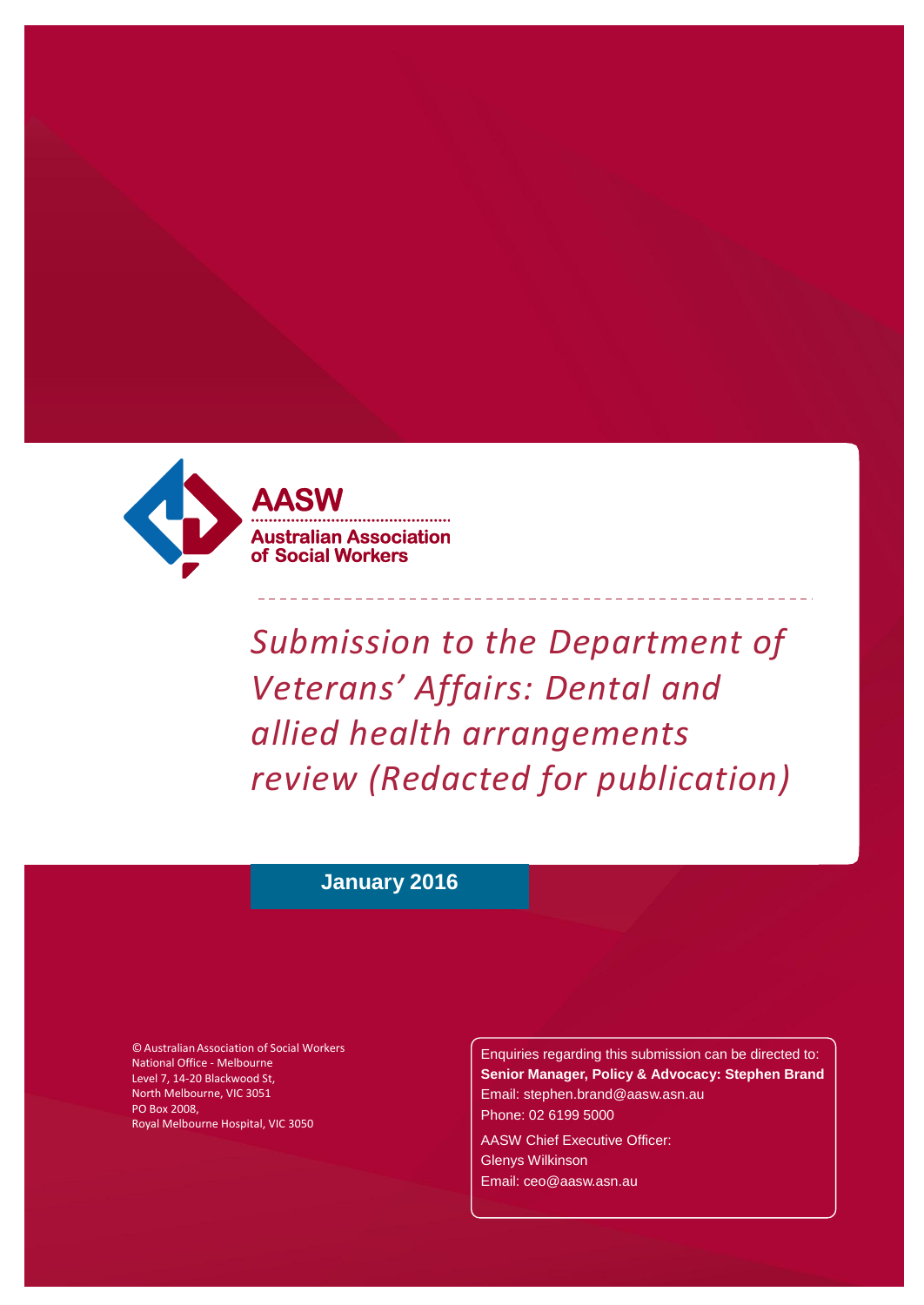# **Introduction**

**The Australian Association of Social Workers (AASW) welcomes the opportunity to provide input to the Department of Veterans' Affairs (DVA) dental and allied health arrangements review. The AASW is the professional body representing more than 9000 social workers throughout Australia. The association sets the benchmark for professional education and practice in social work and has a strong voice on matters of social inclusion, human rights, social justice and issues that impact upon the quality of life of all Australians. Many social workers practice in this field providing a range of services to veterans and their family members. Therefore, we are pleased to provide the following submission.**

# **Executive Summary**

In addressing the terms of reference our submission will focus on the following main points:

- The social work profession has a long and proud tradition of working with veterans and their families towards improved health and wellbeing.
- Social workers offer a unique and valuable contribution in providing appropriate services to meet the complex and multidimensional needs of veterans and their families, from all eligibility groups.
- There is significant literature and evidence demonstrating the quality and effectiveness of social work services for veterans and their family members.
- Our key recommendations are as follows:
	- o The DVA focus on services that address the holistic health and wellbeing needs of veterans and their family members. If there is a special case for assisting the spouse, partner or an immediate family member of an entitled DVA client, they should be treated as entitled to DVA services. This is quite simply 'best practice'.
	- o There is scope for greater utilisation of the social work role for the benefits of veterans, particularly in relation to case management and care coordination of complex circumstances.
	- o The fee schedule should take into account the full complexity of tasks for those intervening where care coordinator (sometimes referred to as case management) is a key intervention which brings positive outcomes for the clients.
	- o The fee structure for Accredited Mental Health Social Workers (AMHSW) should be the same as Registered Psychologists when carrying out the same or similar interventions.
	- o Given the specific training, skills and expertise of AMHSWs when trained in trauma interventions DVA should fund AMHSWs to do 90-minute trauma treatment sessions.
	- o An initial consultation and assessment fee should be included in the Social Work (Mental Health) Schedule.
	- o Travel lodged against each in-home consultation should be reimbursed without deducting the first 10 kilometres and a practitioner's full day's travel where this is required to provide an intervention should be claimable.
	- Although it is possible in rare circumstances to have DVA approval for telephone counselling under US24, there should be a specific reference to telephone counselling in the Schedule.
	- o Subject to prior DVA approval, counselling and social work services required by a White Card holder should be claimable even if the accepted condition (for example, a degenerative physical disability) is not related to counselling or social work.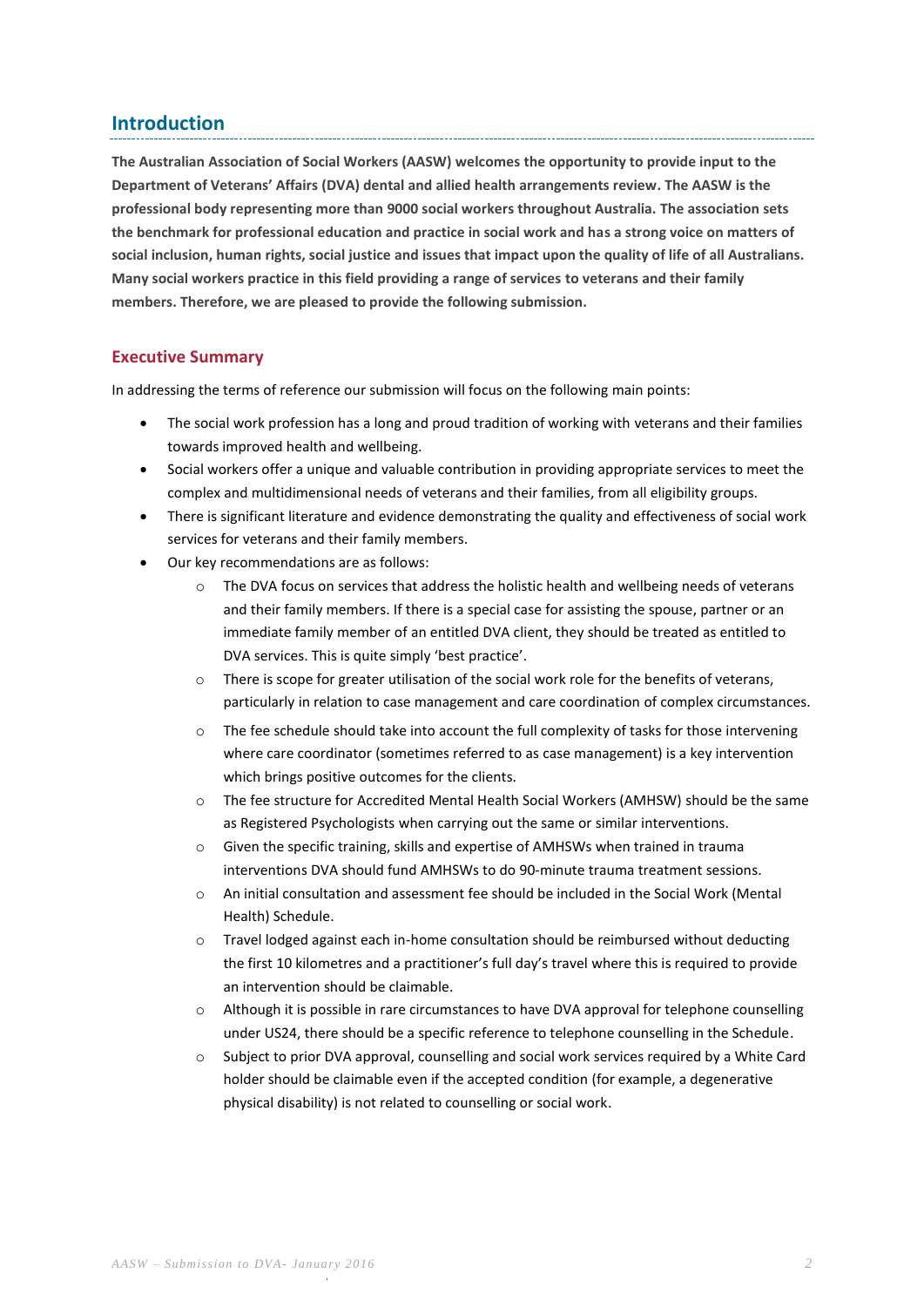## **The social work profession**

The social work profession is committed to maximising the wellbeing of individuals, families and communities. The social work profession is a well-defined occupation, with an established body of knowledge and a long history in Australia. Underpinned by theories of social work, social sciences, psychology, humanities and Indigenous knowledge, social workers consider the relationship between biological, psychological, social, cultural and spiritual factors and how they impact on an individual's health, wellbeing and functioning. Social workers provide services in relation to a wide range of issues including: mental health and trauma, family violence, relationship breakdowns, issues of aging, abuse, drug and alcohol, disability, poverty and homelessness. Through casework, assessments, counselling, family work, advocacy and community work, social workers operate from a person-in-environment perspective providing interventions that address issues at both the personal and social level. Accordingly, social workers maintain a dual focus on both assisting with and improving human wellbeing and identifying and addressing any external issues that may impact on wellbeing or may create inequality, injustice and discrimination.

Social work is a tertiary-qualified profession recognised nationally and internationally. The Australian Association of Social Workers (AASW) is the key professional body representing social workers in Australia and is responsible for the accreditation of social work university programs. The academic qualifications that applicants to the AASW are required to hold are: a Bachelor of Social Work, Bachelor of Social Work with Honours, or a Social Work Qualifying Master's degree. The curriculum provides entry-level professional social work education addressing education, knowledge, skills and values that can be applied across the diverse range of practice settings, fields of practice and methods of social work practice, and includes an extensive period of field education.

Graduates of AASW-accredited social work courses are eligible for membership of the AASW.

The AASW is also the assessing authority, on behalf of the Federal Government, for social workers interested in providing mental health interventions through Medicare Australia. Social workers can be accredited as Mental Health Social Workers (AMHSW) by the AASW. This accreditation recognises that the social worker has specialist knowledge, skill and experience to provide specific mental health interventions. While AMHSW accreditation recognises a worker's highly valued and specific mental health expertise, AASW mental health accredited and AASW generalist accredited social workers are as equally competent and skilled in providing services and supports that address a wide range of clients' psychosocial needs.

AASW Accredited Social Workers are professionally qualified social workers who commit to and complete a minimum amount of ongoing, annual professional development relevant to their area of professional practice and expertise.

Both AASW Accredited Social Workers and Accredited Mental Health Social Workers are able to use a registered trade mark to denote to clients, employers and others that they are professionally trained; are accountable to a code of ethics; and committed to remaining up to date with the latest research and professional practice by undertaking the required amount of annual professional development, as per the AASW's Continuing Professional Development Policy.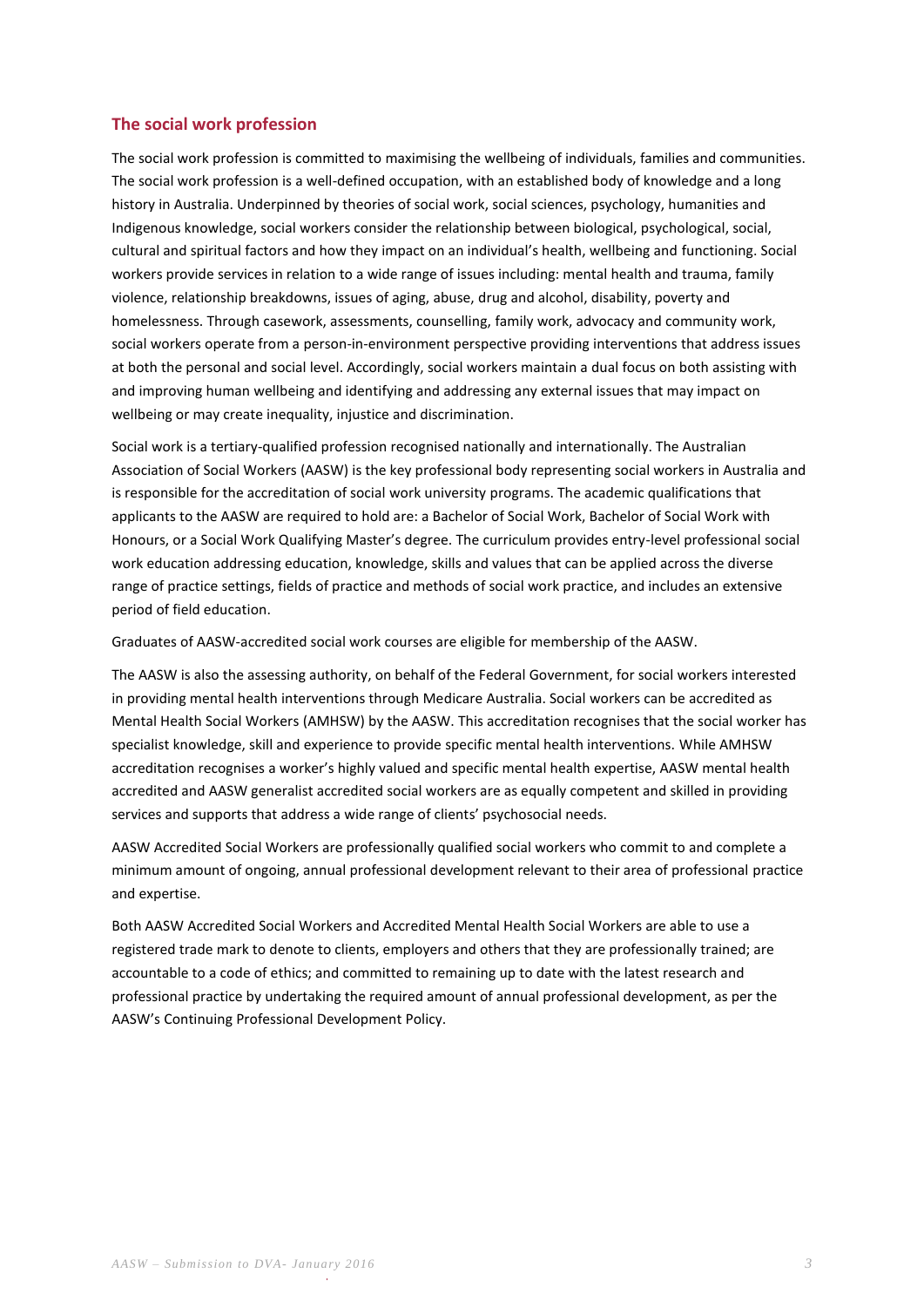# **Response**

In addressing the terms of reference our submission will focus on two major themes: the quality, effectiveness and appropriateness of DVA social work services; and the need to review DVA social work service utilisation.

## **1. The quality, effectiveness and appropriateness of DVA social work services**

Social workers are important partners in meeting the complex and multidimensional needs of the veteran community. The social work profession has a long and proud tradition of working with veterans and their family members towards improved health and wellbeing. Social workers assist veterans and their family members in a variety of ways to address the unique challenges of life after Service. Given their holistic understanding of a client's situation, social workers are uniquely positioned to support veterans in overcoming significant life events and assisting them to deal with family, physical and mental health, employment, income support or accommodation-related issues. Through therapeutic interventions and the mobilisation of services and supports, social workers seek to enhance social functioning, promoting recovery and resilience. In order to do so, social workers draw from evidence-based and research-informed models to provide support regarding the psychosocial aspects of issues that veterans face.

There is significant literature and evidence demonstrating the quality and effectiveness of social work services for veterans. <sup>123</sup> Social workers have been educated to recognise that the difficulties experienced by veterans and their families are complex and multi-causal. Stressors related to military life may change over a career particularly after exposure to war and other deployments, training incidents, and border security operations. There may be intrinsic personal factors, combined with Service experiences, such as familial, psychological, economic, health, educational, employment, legal or other societal issues that contribute and pose obstacles to people achieving positive mental health and wellbeing. Therefore, social workers develop needs based interventions focusing on whether change needs to occur at the individual, family and larger societal level, as well as in other domains. This interactive and systemic approach to assessment and intervention distinguishes social work from other professions in the sector and is beneficial in meeting the current and future needs of the veteran community.

When working with veterans and their family members, social workers:

- seek to build on individual and community strengths in order to exercise more direction over their life
- are concerned with promoting resilience and recovery by enhancing people's power and control over their lives and advancing social justice principles
- draw on a range of well-researched approaches, which may include individual counselling and support, psycho-education with the individual and/or family, group work and community development and research
- take particular account of the important role that mental health; fulfilling social relationships; access to adequate and stable housing, paid employment, and other forms of meaningful daily activity play in veterans' recovery, health and wellbeing
- support the participation of veterans and their family in all aspects of service delivery, including (but not limited to) involvement in treatment and service planning, advocacy, referral and service review and closure.

1

<sup>1</sup> Rubin, A., Weiss, E. L., & Coll, J. E. (Eds.). (2012). *Handbook of military social work*. John Wiley & Sons.

<sup>2</sup> Beder, J. (2012). *Advances in social work practice with the military*. Routledge.

<sup>3</sup> Munson, C., & Daley, J. G. (2013). *Social work practice in the military*. Routledge.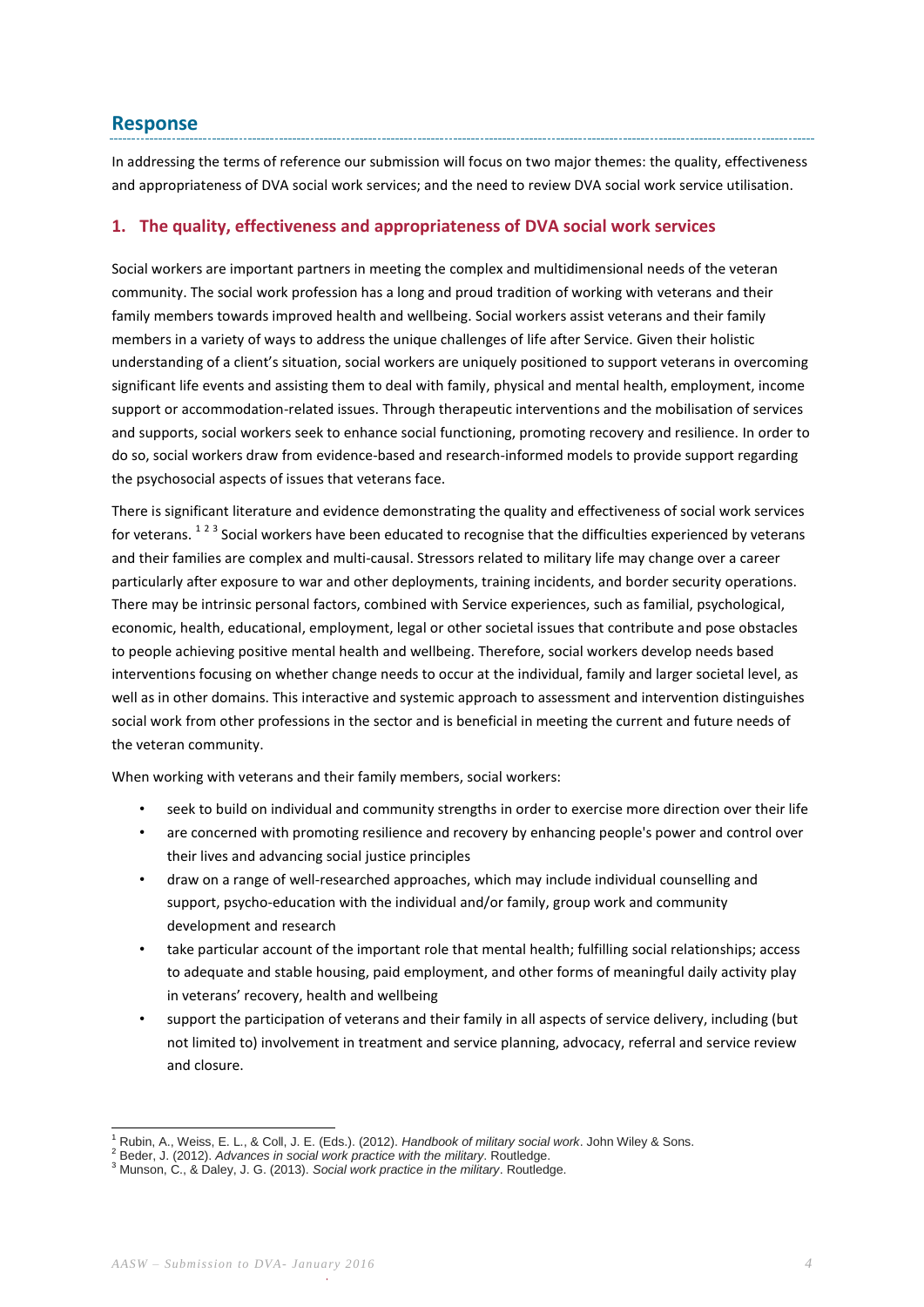The case study below demonstrates some of the interventions, based on social work practice knowledge and skill, which apply to the DVA context with particular reference to best practice family intervention.



# **The contribution of social workers**

When working with veterans social workers provide key services that include, but are not limited to:

### **Assessments**

Undertaking comprehensive and evidence-informed psychosocial assessments is the unique core of the social work scope of practice. Social workers draw on a broad range of theories, knowledge, research and skills to ensure comprehensive and holistic analysis of the client's situation and needs. When social workers conduct assessments they explore the physical, psychological and social aspects of the client and their situation. This includes problems and strengths in social role functioning; in meeting financial and other basic needs; in family interactions, significant relationships and other social supports; risk and cultural factors. In order to develop an assessment, sources of information include the client, the client's family and significant others, the assessments of other treating staff, and treatment records.

Social workers operate from a person-in-environment perspective and recognise that individuals can best be understood within the multifaceted context of their environment and therefore bring valuable skills and knowledge to the assessment process.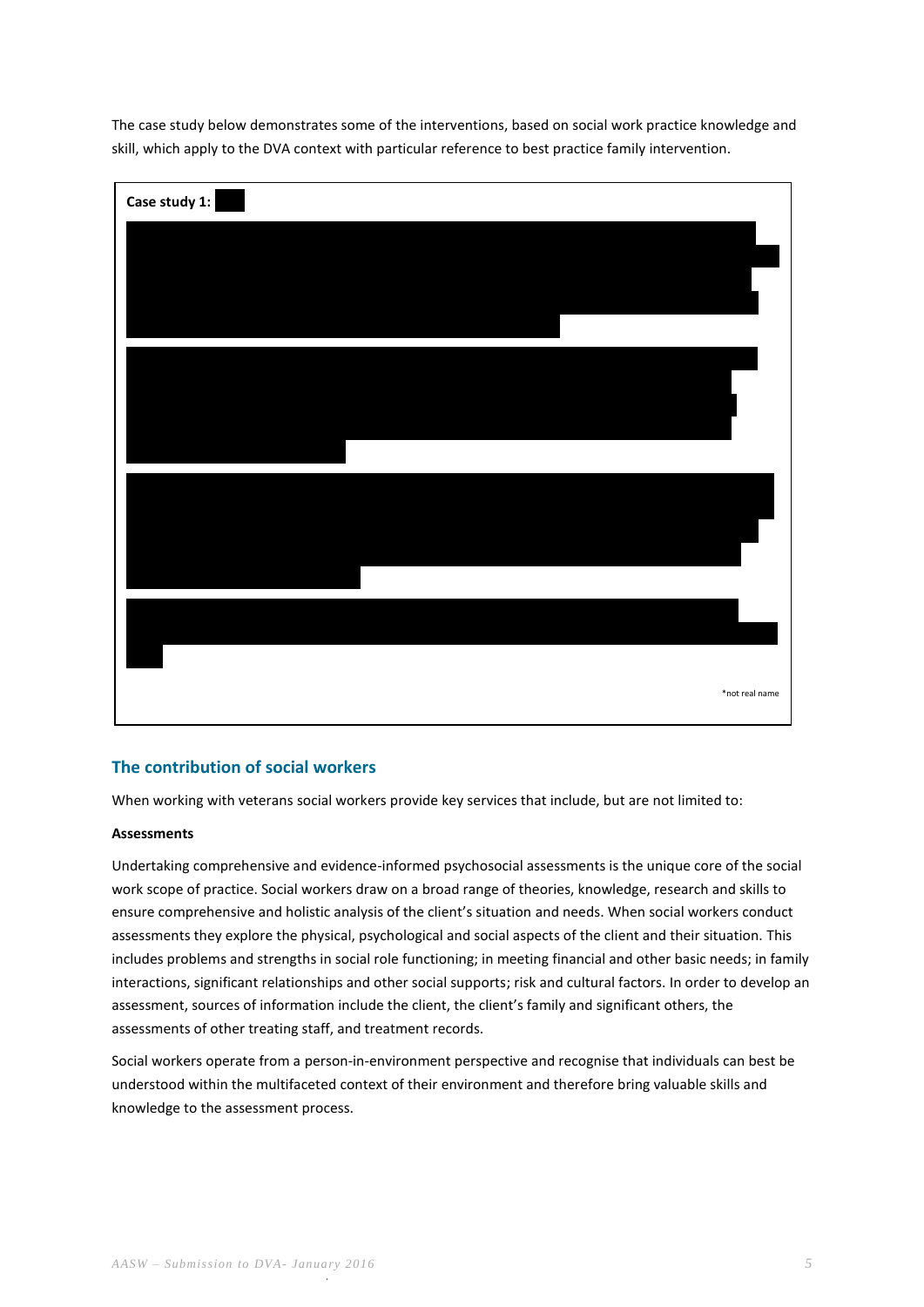### **Mental health treatment, individual and family counselling, and mediation**

In providing therapeutic services social workers understand the significance of establishing a respectful, collaborative and empathic working relationship with the client in order to address their needs. These interventions draw from evidence based and research-informed models to address the many aspects of psychosocial issues that veterans and their families face. They include a range of counselling modalities, family therapy, therapeutic groups, and psychoeducational approaches to working with individual consumers, families and groups. Social work therapeutic support comprises a wide range of individual, family and group interventions used by social workers to achieve specific outcomes, identified in collaboration with the client.

#### **Care coordination**

Social work has an extensive history in case management and care coordination. The social work profession and the practice of care coordination developed concurrently, with social workers being among the first professional case managers. Social work case management is a way of providing services whereby a professional social worker collaboratively assesses the needs of the client and arranges, coordinates, monitors, evaluates, and advocates for a range services to meet their specific and sometimes complex needs. For social workers, care coordination is about developing a relationship with the client that seeks to foster collaborative decision-making in assuring that services are well targeted and person/family-centred in order to develop care plans that address their needs, strengths, and goals.

Case management and care coordination are an important practice skill of the social work profession. The scope of social work services provided through (but not limited to) care coordination can include: referrals, coordination of services, advocacy, education (e.g., understanding health and welfare systems, wellness promotion, parenting skills, management of acute or chronic conditions, job-search strategies), individual counselling, couples and family counselling, family-team conferences, ongoing monitoring and evaluation of the service plan, crisis intervention, mediation and conflict resolution.

Social workers' demonstrated expertise in navigating complex health and social service systems, combined with their unique psychosocial perspective, illustrates the profession's significant contribution in the role of case manager and care coordinator.

#### **Advocacy**

Advocacy refers to activities undertaken by social workers with clients to promote and support basic human rights, access to resources, services, and information. It may include the support to take action to resolve identified problems. The emphasis at all times is on encouraging the client to take control of the process in order to meet their needs. The aim of such advocacy is to facilitate an individual's capacity to best manage their own life. Advocacy occurs when clients either individually or collectively seek to negotiate with individuals, agencies and systems in order to meet their needs, and accept social work assistance in this endeavour. Examples are a client's concerns about the impact of particular service policies and accessing services with complex, formal and unwelcoming procedures, such as housing authorities, hospitals, and legal institutions.

For more information about the full range of the scope of practice se[e The AASW Scope of Social Work Practice](https://www.aasw.asn.au/practitioner-resources/the-scope-of-social-work-practice) documents on our website.

In summary, social workers provide a significant contribution to veterans and their family members by maintaining a dual focus on both the individual and family domains (the context) and providing services to address the full range of their psychosocial needs. Therefore, social workers have a clear role in the provision of effective services meeting the current and future needs of the veteran community.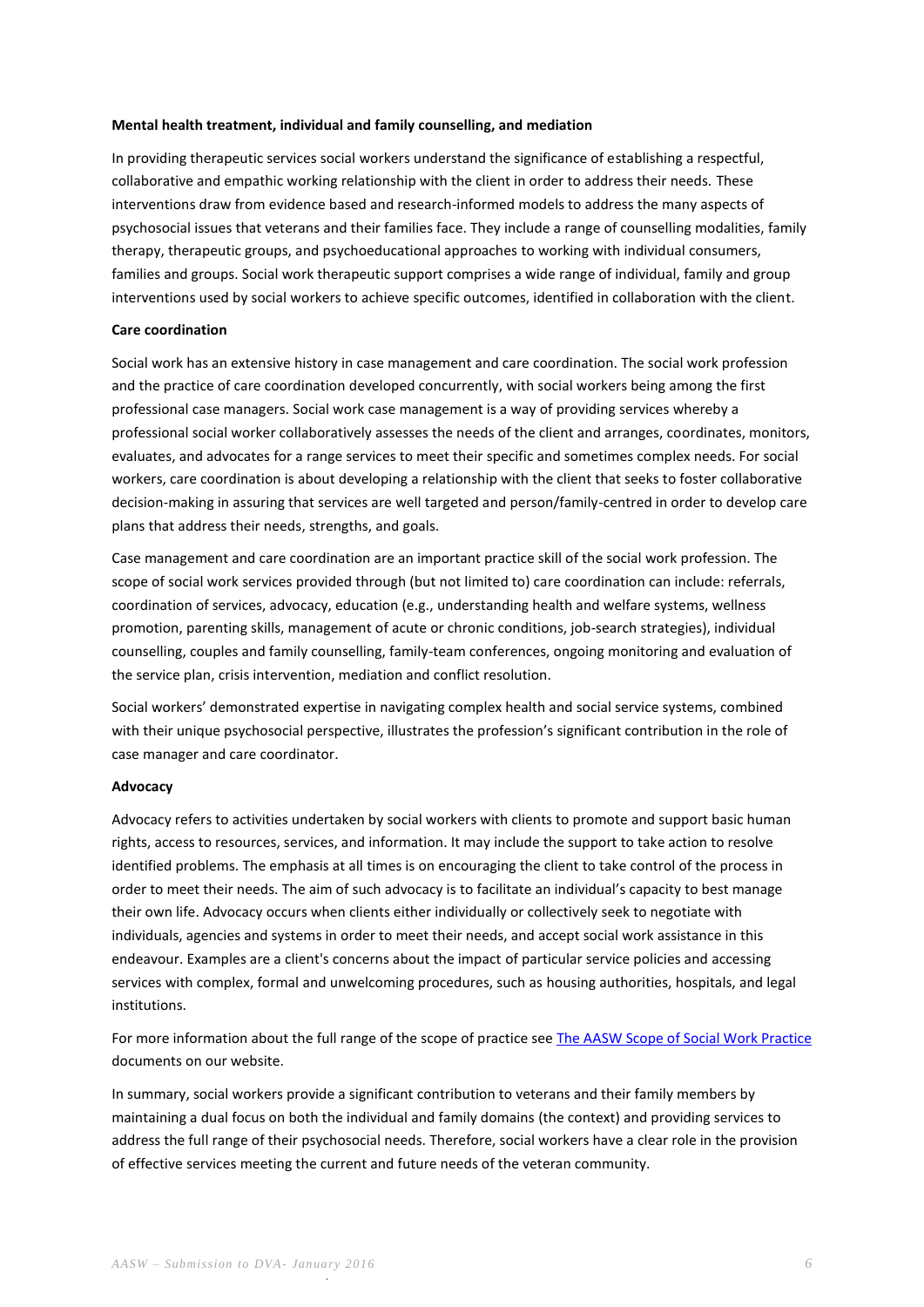The following case examples demonstrate the importance of a specific social work approach to veteran circumstances.

| Case study 2: |                |
|---------------|----------------|
|               |                |
|               |                |
|               |                |
|               |                |
|               |                |
|               |                |
|               |                |
|               | *not real name |
|               |                |

| Case study 3: |  |
|---------------|--|
|               |  |
|               |  |
|               |  |
|               |  |
|               |  |
|               |  |
|               |  |
|               |  |
|               |  |
|               |  |
|               |  |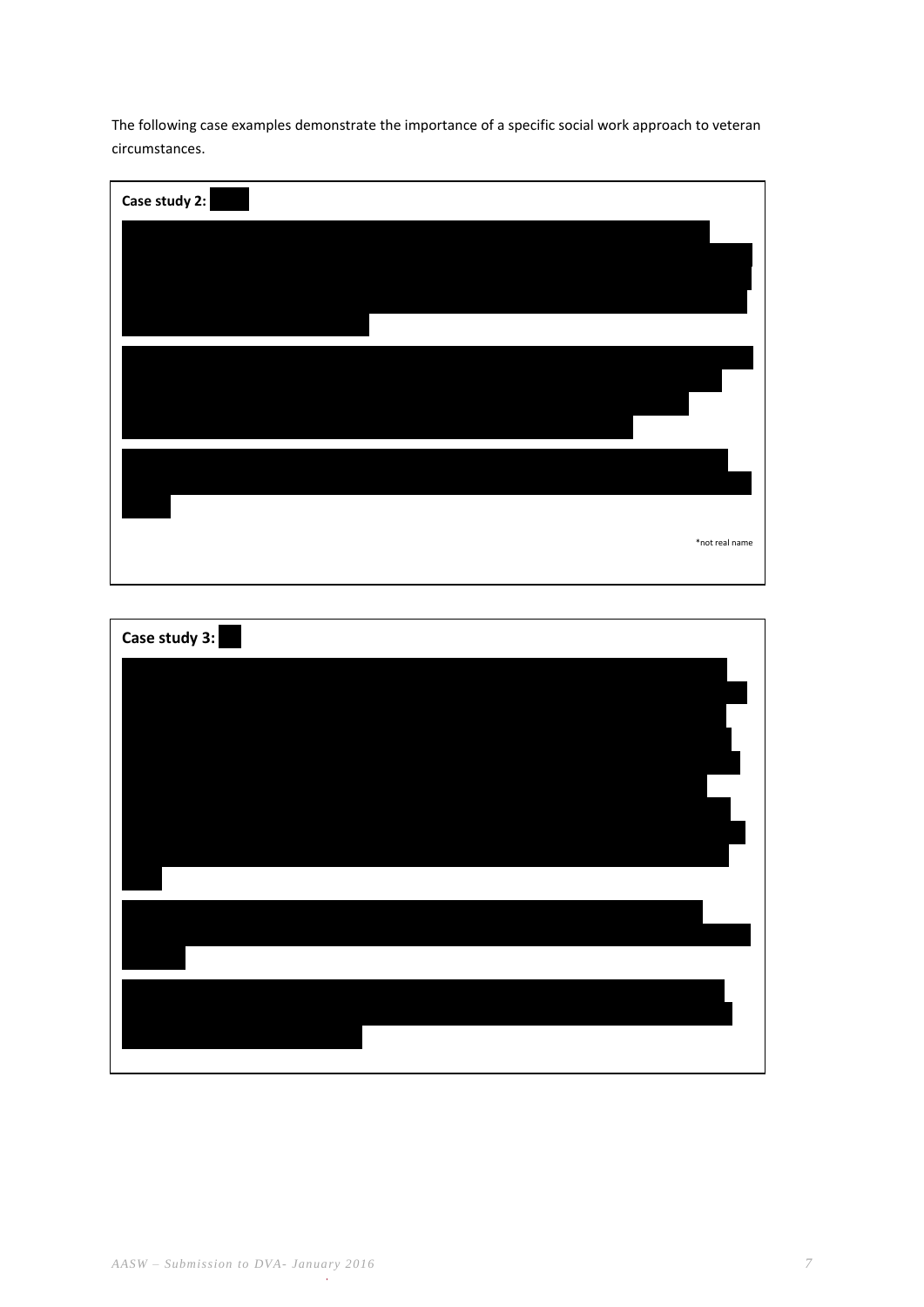# **2. Review of DVA social work service utilisation**

Our members have shared their views in relation to several areas for changes to the application of social work services, including:

### **DVA social work services for family members**

Social workers have spoken about not being able to provide the necessary services to spouses, partners and immediate family of veterans. The inability to provide services to key family members is not only counter to best practice, but also has a negative effect on the wellbeing of the client, who is the veteran. Relationship issues can be significant barriers for improved mental health outcomes, seriously affecting or impeding recovery. Contemporary evidence focuses on the need for a more comprehensive approach to mental health interventions that are not currently supported by the DVA schedule. Family work is an important part of any mental health service, and a key skill set of the social work profession. The AASW believes that if in the assessment of an authorised DVA officer there is a special case for assisting the spouse, partner or immediate family member of an entitled DVA client, they should be treated as entitled to DVA services.

### **DVA schedule of fees for care coordination social work services**

Our members have highlighted the fact that the current fee schedule does not take into account the full complexity of tasks for those in a care coordinator/case management role. The services associated with the role require significant follow up and liaison with services which involve a considerable amount of work beyond the face-to-face time with the client. The AASW believes that given the importance of care coordination, the fees should reflect the intricacies and complexities of the task. There also needs to be greater recognition at a policy level of the valuable contribution that care coordinators bring, including greater formalisation of the role.

Furthermore, a higher initial consultation fee is payable under the Social Work Schedule but there is no initial consultation fee payable under the Social Work (Mental Health) Schedule. An initial consultation can be more time-consuming as a Patient Care Plan must be prepared.

#### **Travel expenses and home visits**

A significant issue raised by members in relation to home visits is in the way the kilometre allowance is calculated. The current model for the reimbursement of travel costs is creating inconsistent financial outcomes. As the first ten kilometres of any visit are not paid, social workers are finding that that the reimbursement does not reflect the cost of travelling to see more than one patient on any given day.

Our members have raised concerns about the limited ability to carry out home visits. Assessments of clients' needs are reported as being far more accurate when conducted in an individuals' own environment and greatly assist those with mobility problems. Even though the fee schedules specifically refer to in-home consultations, the Notes for Allied Health Providers require 'evidence of a genuine need to travel'. Although this does not create any day-to-day impediment, the implication is that home visits are less desirable. It is the view of the AASW that home visits should be better supported by the DVA.

### **Telephone interventions**

Telephone services are an important part of DVA social work services. Telephone and internet-based services are particularly useful for people who experience mobility problems, including mental health and locationbased issues that have hampered service delivery. Although it is possible in rare circumstances to have DVA approval for telephone counselling under US24, there should be a specific reference to telephone counselling in the Schedule.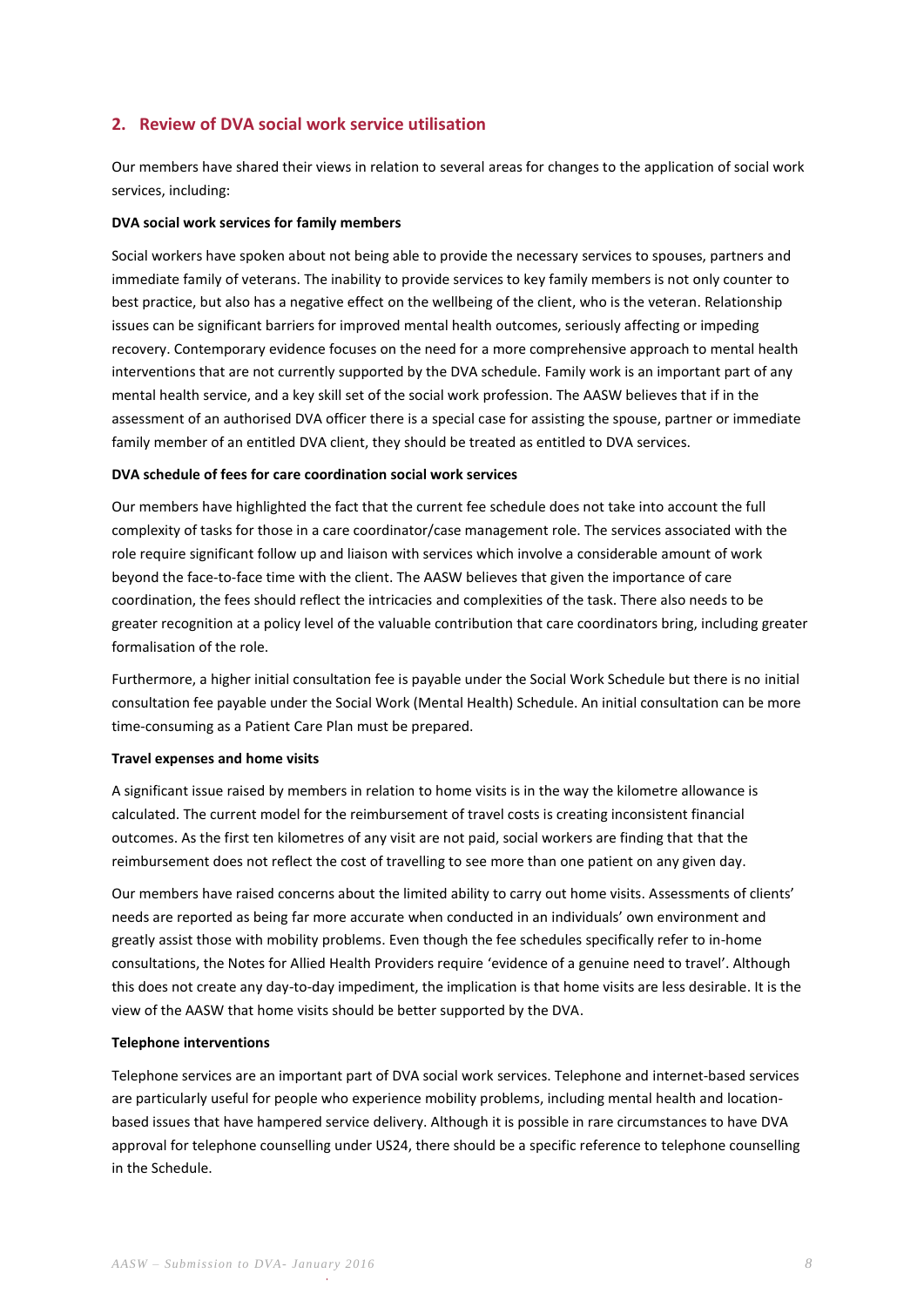### **DVA social work services for White Card holders**

Our members have shared situations where White Card holders required specific social work services, beyond counselling, but given the current policy requirements they were not eligible. Therefore (and subject to prior DVA approval) counselling and social work services required by a White Card holder should be claimable even if the accepted condition (e.g., a degenerative physical disability) is not related to counselling or social work.

### **Evidence of variable referral practices region to region**

The AASW has been made aware of variable referral practices across the country, both from DVA specifically and also from GPs. To determine the reliability of this 'anecdotal' evidence, the AASW would like to access a breakdown of data from the Department on a regional or at minimum state-by-state basis. The concern the AASW has in relation to this relates to 'service utilisation' and 'trends'. The AASW believes that positive outcomes are likely for many DVA clients if referred appropriately to social work services. This particularly applies to the needs of veterans and their families with complex needs that require thorough assessment and intervention from experienced and qualified social workers across a number of needs. These matters go to the issues of 'effectiveness and appropriateness of the current range of DVA funder allied health service' (see Terms of Reference).

### **DVA schedule of fees for mental health social work services**

Despite being highly skilled and educated professionals, there is an inherent inequity in rebates to Accredited Mental Health Social Workers (AMHSW) providing services to veterans compared to Registered Psychologists under the DVA allied health fee structure when carrying out the same interventions. AMHSW are one of the few designated allied health profession groups eligible to provide private mental health services to veterans. There are the same expectations of service delivery, quality and outcomes with identical item descriptors yet social workers are paid less.

| <b>Registered Psychologist</b> |                                                                               |          | <b>Accredited Mental Health Social Worker</b> |                                                                               |         | <b>Difference</b> |
|--------------------------------|-------------------------------------------------------------------------------|----------|-----------------------------------------------|-------------------------------------------------------------------------------|---------|-------------------|
| <b>Item</b><br>No.             | <b>Item</b>                                                                   | Fee      | <b>Item</b><br>No.                            | <b>Item</b>                                                                   | Fee     |                   |
| <b>US11</b>                    | 20-50 minutes<br>consultation (in rooms)                                      | \$71.85  | <b>US21</b>                                   | 20-50 minutes<br>consultation (in rooms)                                      | \$63.30 | \$8.55            |
| <b>US12</b>                    | 20-50 minutes<br>consultation (out of<br>rooms)                               | \$97.80  | <b>US22</b>                                   | 20-50 minutes<br>consultation (out of<br>rooms)                               | \$89.20 | \$8.60            |
| $US13*$                        | 20-50 minutes<br>consultation (public<br>hospital/RACF GST-free<br>high care) | \$97.80  | $US23*$                                       | 20-50 minutes<br>consultation (public<br>hospital/RACF GST-free<br>high care) | \$89.20 | \$8.60            |
| <b>US14</b>                    | 50+ minutes<br>consultation (in rooms)                                        | \$101.45 | <b>US24</b>                                   | 50+ minutes<br>consultation (in rooms)                                        | \$89.45 | \$12.00           |

#### **DVA schedule of fees for mental health consultations by profession**

The table below summarises the equivalent competence and work value of Registered Psychologists and AMHSWs.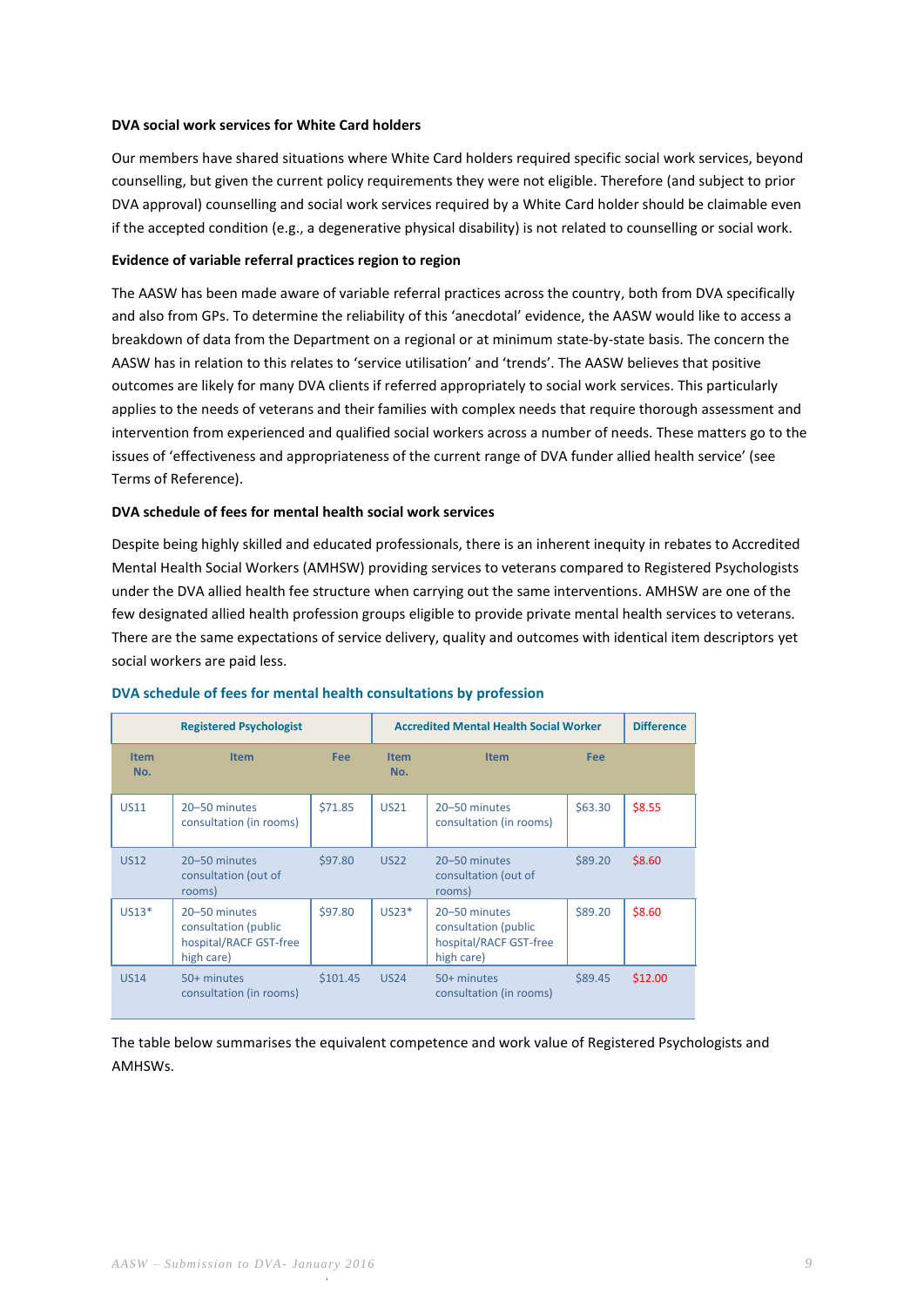### **Components of professional competence**

| <b>Components of</b><br>'competence'                                                                  | <b>Registered Psychologist</b>                                                                                                                                                                                                                                                                                                    | <b>Accredited Mental Health Social Worker</b>                                                                                                                                                                                                                                                                                                                                                                            |
|-------------------------------------------------------------------------------------------------------|-----------------------------------------------------------------------------------------------------------------------------------------------------------------------------------------------------------------------------------------------------------------------------------------------------------------------------------|--------------------------------------------------------------------------------------------------------------------------------------------------------------------------------------------------------------------------------------------------------------------------------------------------------------------------------------------------------------------------------------------------------------------------|
| <b>Qualification requirements</b><br>and qualification duration                                       | A 4-year course in psychology, usually BSc<br>(Hons), with either two years supervised<br>practice or a post-graduate qualification in<br>psychology.                                                                                                                                                                             | Bachelor of Social Work (4 years) or a relevant<br>Bachelor degree and a 2-year Master of Social<br>Work (qualifying) with at least 2 years post-<br>qualifying supervised practice experience -<br>approximately 55% have 5 or more years, and<br>AMHSWs often possess post-graduate<br>qualifications.                                                                                                                 |
| Knowledge in a typical<br>qualifying course for<br>practice in FPS (taken from<br>course information) | Human behaviour and its underlying<br>psychological processes; measurement of<br>psychological abilities, how abilities develop<br>over the lifespan and the processes that<br>govern the relationships between people and<br>groups in society; an education in<br>developmental, social, cognitive, and<br>abnormal psychology. | A compulsory course component on mental<br>health; human behaviour and development,<br>personality development, life-cycle stages,<br>family and social networks, health, disability,<br>vulnerability and resilience; understanding the<br>context of social work practice - structures,<br>dynamics and their influences on society;<br>cross-cultural practice and Aboriginal and<br>Torres Strait Islander cultures. |
| <b>Professional skills for FPS in</b><br>qualifying course                                            | A science-based approach to understanding<br>psychological issues; psychological<br>assessment and survey skills; using<br>interventions under a regulated supervision<br>process.                                                                                                                                                | Comprehensive bio-psychosocial assessments<br>leading to decisions about the most<br>appropriate intervention; acquiring and<br>practicing interpersonal and therapeutic skills<br>and using interventions under a regulated<br>supervision process; communication skills,<br>both oral and written; critical analysis;<br>qualitative and quantitative research methods.                                                |

Overall, it is apparent that both professions share core and comparable knowledge and skills, crucial to service delivery, as well as bringing a distinctive contribution.

### **Trauma therapy**

The AASW wishes to flag a concern that several of our members have raised. The DVA does not fund AMHSWs to do 90-minute trauma treatment sessions, although registered and clinical psychologists are able to do these sessions. This disparity does not reflect the skill and training that AMHSWs have in relation to trauma and needs to be corrected. This will be the subject of separate representation to the Department, but is brought to the attention of the Department through this submission. There are two main issues related to this matter.

- 1. Social workers are trained in exactly the same way as registered and clinical psychologists are in relation to this particular intervention. In fact on most occasions the training is provided to a mixed group of Accredited Mental Health Social Workers, Registered Psychologists and Clinical Psychologists. The training is provided by the nationally recognised Centre for Post Traumatic Mental Health, known now as Phoenix Australia.
- 2. The Commonwealth Government has clearly stated that not being registered through the Australian Health Practitioner Regulation Agency (AHPRA) should not disadvantage suitably qualified and recognised professional groups.

The AASW will approach the Department in the near future with a more comprehensive submission about this matter.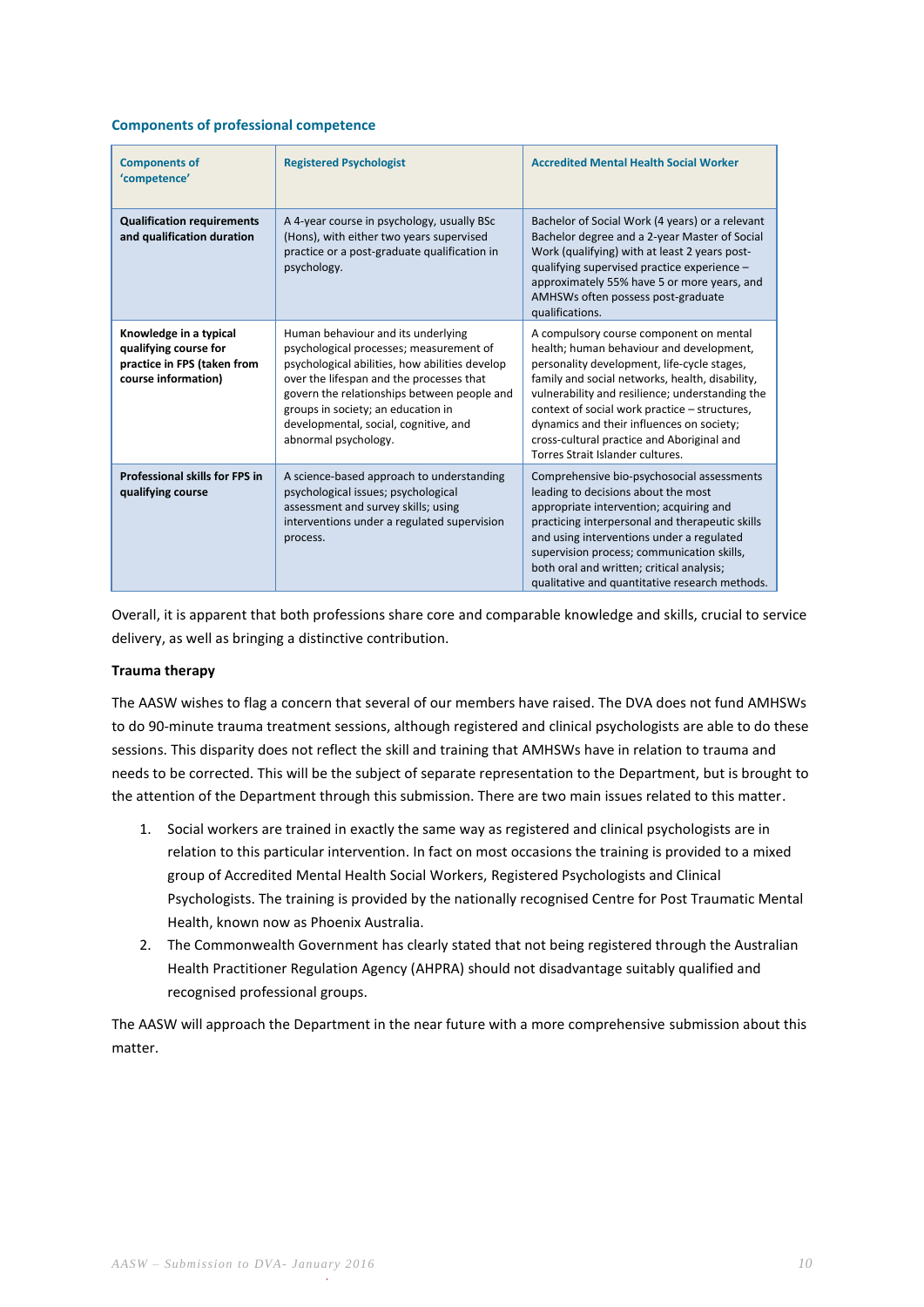# **Recommendations**

Social workers have a significant history of contributing to the health and wellbeing of veterans and their families. The skills offered by social workers in relation to individual, family and psychosocial assessments and interventions are of significant importance to the health and wellbeing of veterans.

In order to continue, and indeed, enhance this engagement of social work skills and knowledge to the advantage of the veteran community and their families we make the following recommendations:

- The DVA continue to focus on services that address the holistic health and wellbeing needs of veterans and their family members
- If in the assessment of an authorised DVA officer, there is a special case for assisting the partner, spouse or immediate family of an entitled DVA client, they should be treated as entitled to DVA services
- Greater utilisation of social work services, especially in relation to case management and care coordination
- The fee schedule needs to take into account the full complexity of tasks for those in a care coordinator/case management role
- An initial consultation fee should be included in the Social Work (Mental Health) Schedule
- AMHSWs specially trained in trauma interventions be authorised to use the 90-minute consultation currently available to registered and clinical psychologists
- Travel lodged against each in-home consultation should be reimbursed without deducting the first 10 kilometres and the practitioner's full day's travel should be claimable
- Subject to prior DVA approval (including approval allowing for the 'closest practicable provider' rule), travelling time in excess of an hour should be paid for travel
- Although it is possible in rare circumstances to have DVA approval for telephone counselling under US24, there should be a specific reference to telephone counselling in the Schedule
- Subject to prior DVA approval, counselling and social work services required by a White Card holder should be claimable even if the accepted condition (e.g., a degenerative physical disability) is not related to counselling or social work. This will appropriately reflect the psychosocial complexity and needs of many veterans with physical conditions

# **Conclusion**

The social work profession has a long history and in-depth experience of working with veterans and their family members towards improved health and wellbeing. Social workers assist veterans and their family members in a variety of ways to address the unique challenges of life after Service. With their focus on holistic care and the ability to consider the complexity involved from a psychosocial perspective, social workers are important partners in meeting the multidimensional needs of the veteran community.